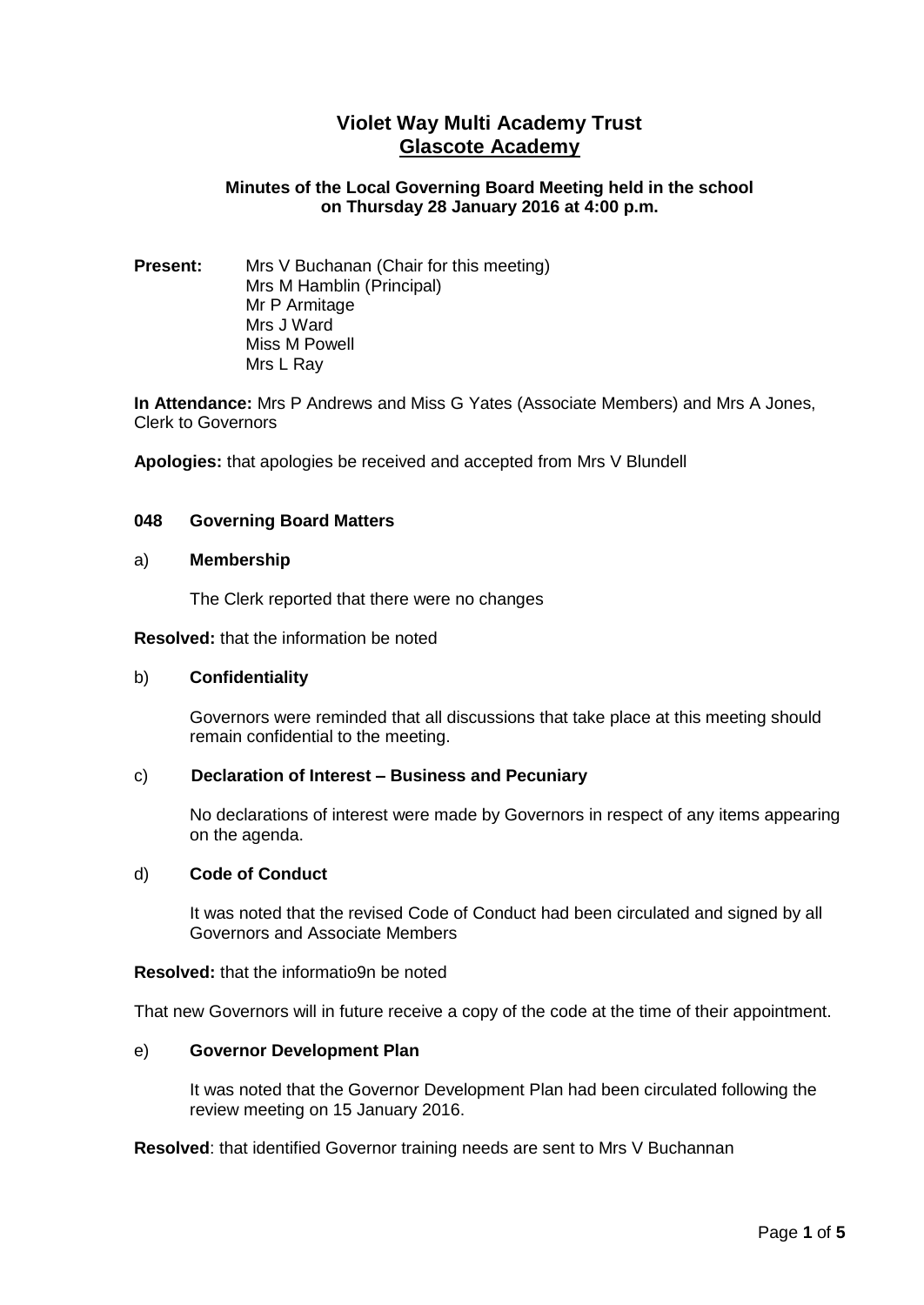# **049 Minutes of the Previous Meeting**

**Resolved:** that the Minutes of the Local Governing Board meeting held on Thursday 19 November 2015 be approved subject to the following amendments:

Minute 039 (c) should read 29 September 2015

That the Minutes, Agenda and all reports and other papers considered at the meeting be made available for inspection.

# **Matters Arising from the Previous Meeting**

### i. **Minute 041 refers:**

Governors asked if there were any further developments relating to the Pre School and it was noted that there was nothing further o report.

Governors also noted that Item 6 (Sports Development at Glascote) had been removed from the Governor Development Plan

#### ii. **Prevent Training**

It was noted that Governors had attended generic Raising Awareness of Prevent (RAP) training at Violet Way Academy on 18<sup>th</sup> April 2016.

The Clerk reported that RAP is generic PREVENT training and not school specific

**Resolved**: that Staff and Governors attend school specific PREVENT training on Monday 18 April 2016 3:30 – 5:30 pm .

# **050 Reports**

# a) **Chair's and Vice-Chair's Actions**

The Vice-Chair reported that neither she nor the Chair undertaken any actions on behalf of the Local Governing Board since the last Local Governing Board meeting.

**Resolved**: that the information be noted

# b) **Principal's Report**

The Principal's report had been circulated with the agenda papers and Governors noted the change in format which includes impact.

The Principal highlighted following:

- **Admissions**  fluctuating, high mobility
- **Attendance**  good
- **2014-15 Attainment** no areas of weakness on Ofsted data dashboard *Early Years* – significantly above local /National average *KS1* – Level 3s significantly above local /National average, level 2s not so  $KS2$  – significantly above local /National average, Glascote  $2<sup>nd</sup>$  in Tamworth league table and also in top 100 most improved schools in country for 2012 - 2015

Governors congratulated the school on 2015 SATS results and acknowledged the hard work of all the staff

**Current Attainment**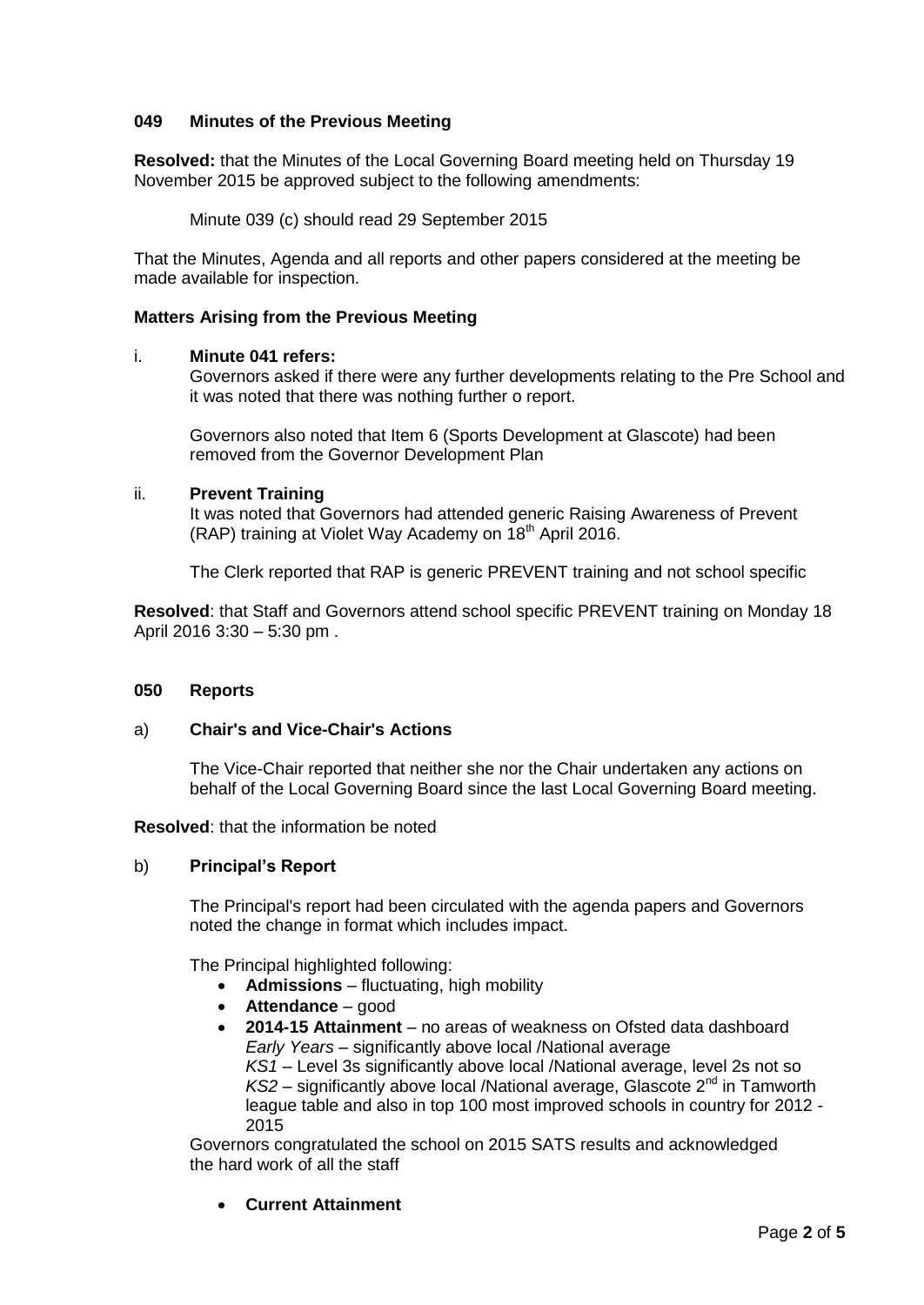Writing still an issue – ARE by end of year is now 85% Yr 1 dip in standards, children being supported and closely monitored, getting back on track

No issues in current Yrs 3, 4, 5 & 6

**School Development Plan:**

*Writing* is focus, children enjoyed boy / girl writes undertaken in some classes Collaboration with other schools for writing *SEND –* remains a focus, Mrs P Andrews continues with pre-teaching which is

having a positive impact; monitoring has impacted on planning for SEND pupils Subject Leaders – remains a focus, looking for consistency

- **Collaboration / Coaching** programme with Ankermoor school
- **Performance Management Targets** set for 2015 / 16 linked to pupil progress meetings
- **H&S Audit** awarded level 3; additional audit due by EFA
- **Staffing Update**  see Confidential Appendix

Governors asked when Science Week is taking place and it was noted that this is the week beginning 15 March, and that Governor Day is planned for that week also.

# **Resolved:**

- i. that the report be received with thanks
- ii. that the Principal emails the outcome of the EFA audit to all Governors once known

### c) **Nominated Link Governor Reports**

#### **Governor Day** – Mrs J Ward

It was noted that Mrs J Ward's report of her attendance at Governor Day on 11 December 2 015 had been circulated with agenda papers

**Resolved:** that the report be received with thanks and information noted

**Chair –** Mrs V Blundell

It was noted that Mrs V Blundell's reports on British Values, 26 January 2016 and Pupil Leadership Team, 22 January 2016 had been circulated with agenda papers.

Chair reported that the Pupil Leadership Team had highlighted playtimes as 'a time that they enjoy the least'; large playground enhancement will be looked at first followed by the small playground.

*Governors questioned security at night / weekends* and it was noted that all are aware of this

**Resolved:** that the reports be received with thanks and information noted

# **051 School Improvement**

See Principal's Report

# **052 Academy Items**

**Violet Way Multi Academy Trust Development Plan (TDP)**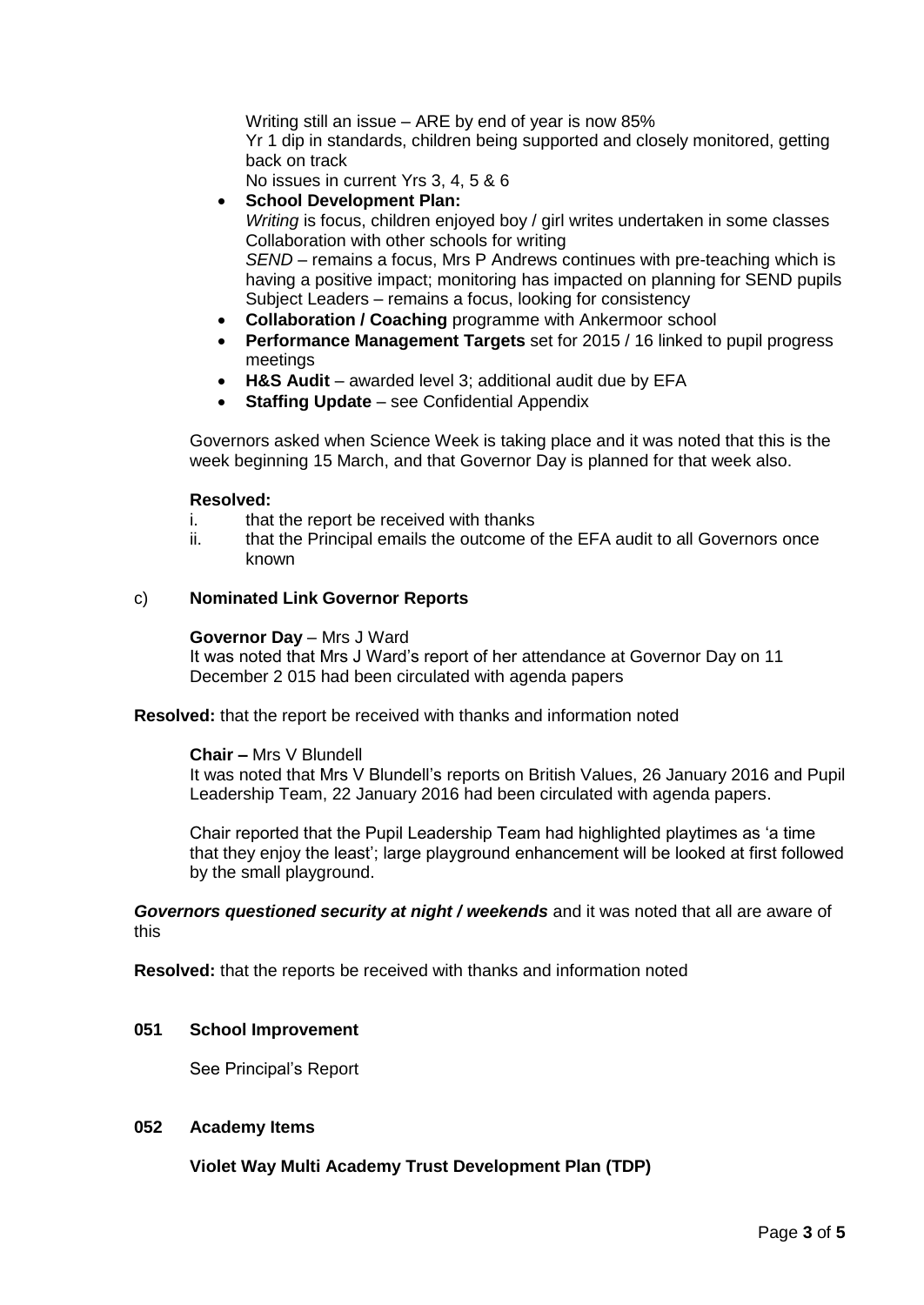It was noted that the TDP had been circulated prior to the meeting and the Principal reiterated the fact that Item 6 had been removed (see Principal's report)

Governor raised the issue that the VWMAT should have a Charities Number; DfE state that there is one, no one in the VWMAT is aware of the number

**Resolved:** that this matter is investigated

### **053 Safeguarding / Prevent Duty**

See Confidential Appendix (ii)

### **054 H&S**

See Principal's Report

### **055 Policies and Procedures**

Governors were advised to approve any new policies or any other policies due for review.

**Resolved:** that the following reviewed policies be approved

- $\checkmark$  British Values
- $\checkmark$  Data Protection
- $\checkmark$  Staff Discipline
- $\checkmark$  Compliments, Complaints, Comments

### **056 Other Information Items**

It was noted that information on the following items is included in the Governor Information Pack.

- (a) Questions for Governors Wellcome Trust Resource
- (b) **PE and Sport (**see Principal's report**)**
- (c) Interim teacher assessment framework
- (d) Final report of the Commission on Assessment without Levels
- (e) Sample assessment policy
- (f) Ofsted Report KS3 The Wasted years
- (g) Ofsted Latest News of the new inspection framework
- **(**h) **Ofsted School Inspection Update Newsletter**
- (i) Update on Spiritual, Moral, Social and Cultural aspects
- (j) The Future

Governors discussed the items highlighted

*Governors asked when Ofsted are due* and it was noted that the next inspection is likely to be after the Easter break

*Governors noted that the website is now compliant* and that they will be informed once the website goes live.